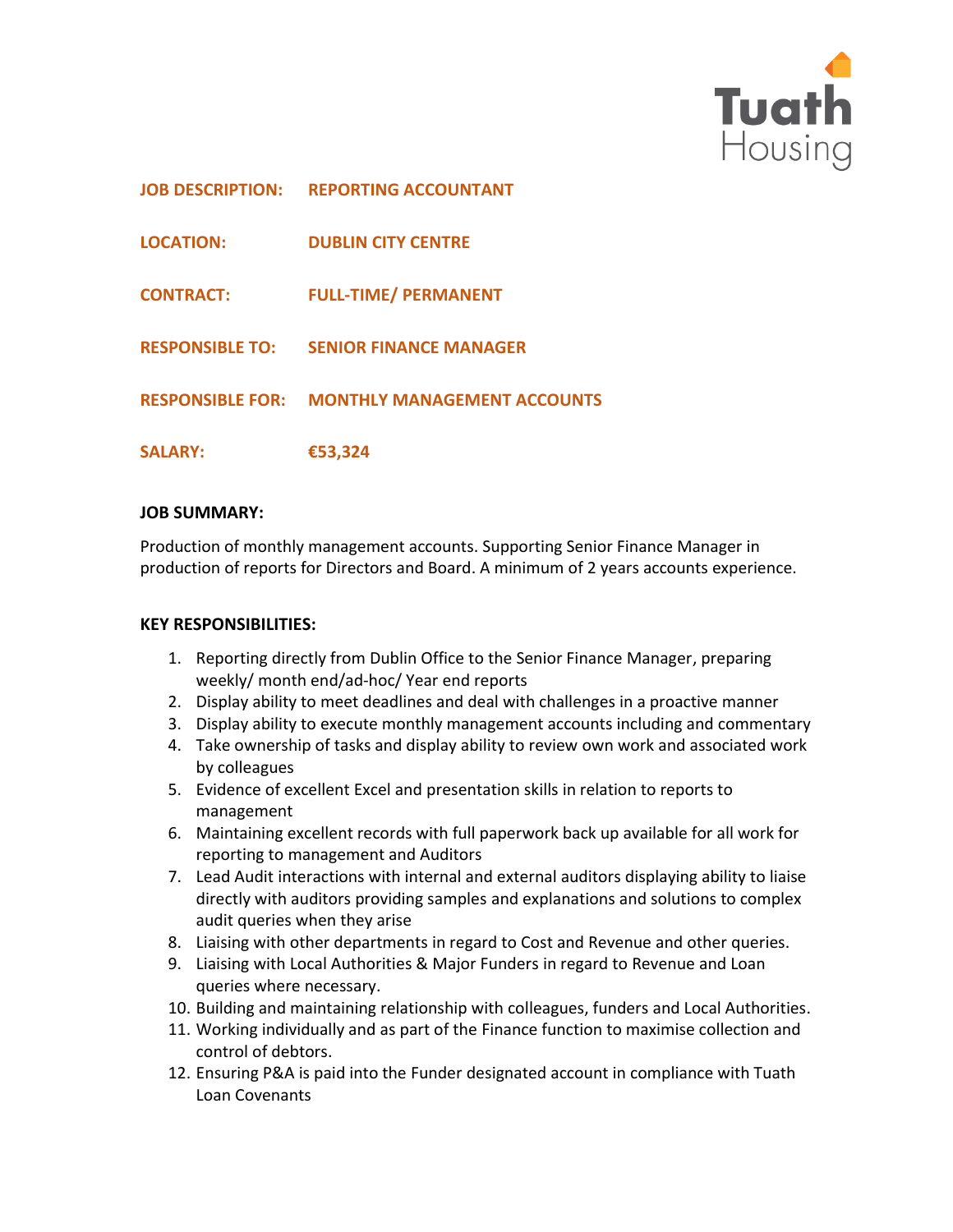- 13. Perform and review Rent Reviews promptly on Revenue Agreements and ensuring they are done as quickly as possible.
- 14. General and reciprocal cover for the other Accountants and all members of the team.
- 15. Training and assistance provided to colleagues within immediate and wider Finance Team
- 16. Develop and implement models to ascertain correct costs and revenue agree to legal agreements which Tuath are subject to, showing clear outputs and desire to improve the department as a whole
- 17. Working longer hours at certain busy times during the audit, month end, year end and other major reporting periods assisting colleagues and management to complete tasks so that overall departmental goals and targets are met
- 18. Ability to deal with major funders and set up mandates in line with loan covenants
- 19. Assistance with the regulator & government submissions
- 20. Other related duties as required for smooth operation of the Finance Department.

### **KEY REQUIREMENTS**

- 21. Strong Work ethic and ability to meet deadlines
- 22. Willingness to learn, ask questions & work on own initiative.
- 23. Good communication skills
- 24. Willingness to work late at certain busy periods so that all deadlines are met
- 25. Preferably strong accounts experience. Previous experience in a similar environment an advantage
- 26. Proficient in MS Office excel
- 27. Knowledge of SAGE 200 Financial System desirable
- 28. Must have good interpersonal skills.
- 29. Competent to work in a pressurized environment.
- 30. Must be capable of working as part of a team.

## **HEALTH & SAFETY**

- 31. Be aware of and act in accordance with Health & Safety Policy
- 32. Conduct all activities in a manner which is safe to yourself and others.

### **GENERAL**

- 33. Contribute as a team member to the work of other colleagues as required in pursuance of specific objectives, developing good lines of communication.
- 34. Would suit individual with previous bookkeeping experience.
- 35. Positively promote the Company whenever possible
- 36. Undertake any other occasional duties which are consistent with the responsibilities of the post as directed.